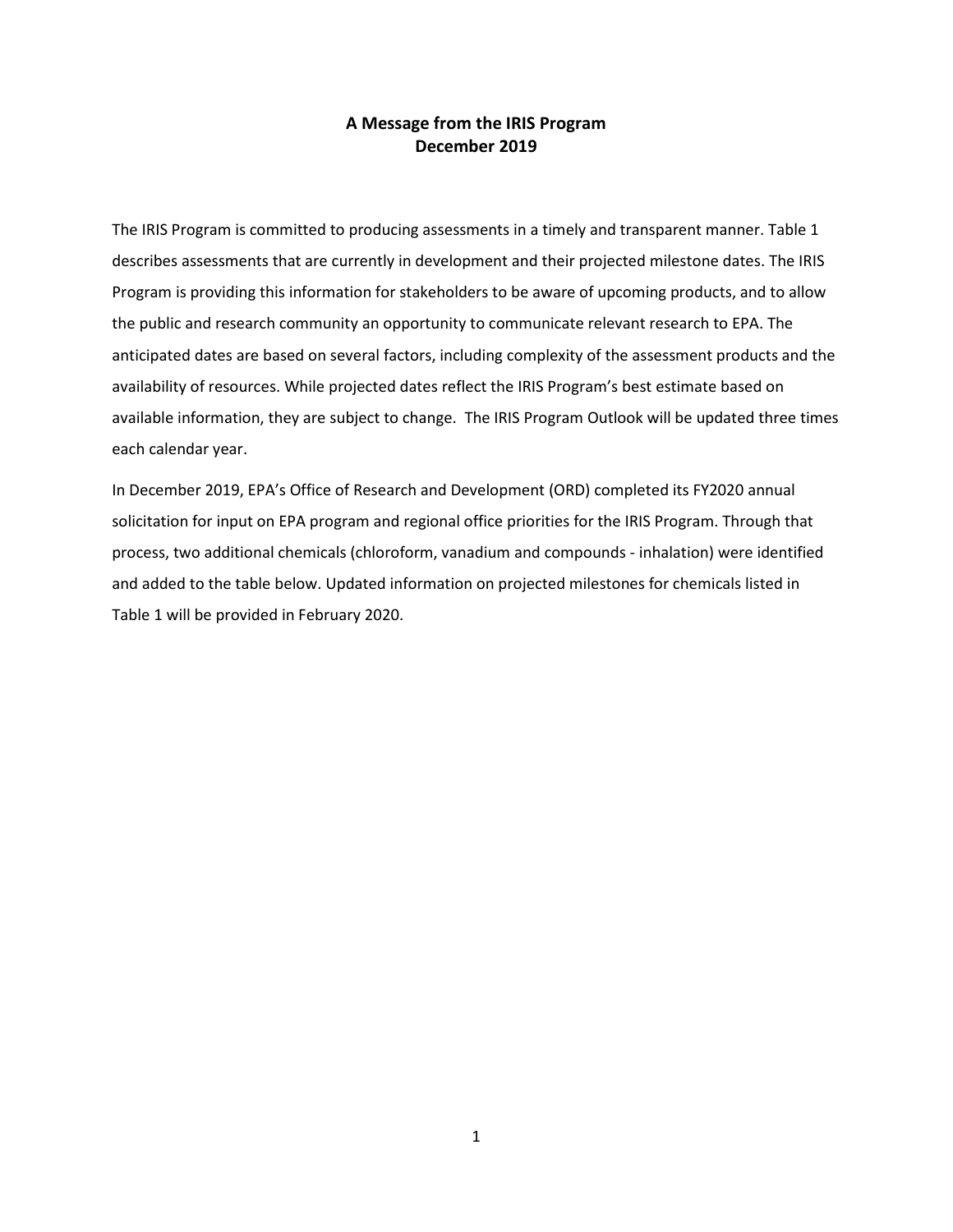## **Table 1. IRIS Program Outlook – December 2019**

| <b>Assessment</b>                 | <b>Next Anticipated Public Step(s)</b> | <b>Projected Fiscal Year Quarter</b>                               |
|-----------------------------------|----------------------------------------|--------------------------------------------------------------------|
| Ethyl tertiary butyl ether (ETBE) | Step 7: Final                          | $FY20 - Q3$                                                        |
| tert-Butyl Alcohol                | Step 7: Final                          | $FY20 - Q3$                                                        |
| Arsenic, Inorganic                | Step 1: Systematic Review Protocol     | Released May 28, 2019. NAS<br>review meeting July 16, 2019.        |
|                                   | Step 4: Public Comment Draft           | $FY21 - Q2$                                                        |
|                                   | Step 4: External Peer Review           | $FY21 - Q4$                                                        |
| Chromium VI                       | Step 1: Systematic Review Protocol     | Released March 15, 2019. Public<br>Science Meeting April 24, 2019. |
|                                   | Step 4: Public Comment Draft           | $FY21 - Q3$                                                        |
|                                   | Step 4: External Peer Review           | $FY22 - Q1$                                                        |
| Chloroform                        | Step 1: IRIS Assessment Plan           | Released September 18, 2017.                                       |
|                                   | Step 1: Systematic Review Protocol     | Released January 31, 2018.                                         |
|                                   | Step 4: Public Comment Draft           | <b>TBD</b>                                                         |
|                                   | Step 4: External Peer Review           | <b>TBD</b>                                                         |
|                                   | Step 1: IRIS Assessment Plan           | Released April 4, 2019. Public<br>Science Meeting May 15, 2019.    |
| Methylmercury                     | Step 1: Systematic Review Protocol     | $FY20 - Q2$                                                        |
|                                   | Step 4: Public Comment Draft           | $FY22 - Q2$                                                        |
|                                   |                                        |                                                                    |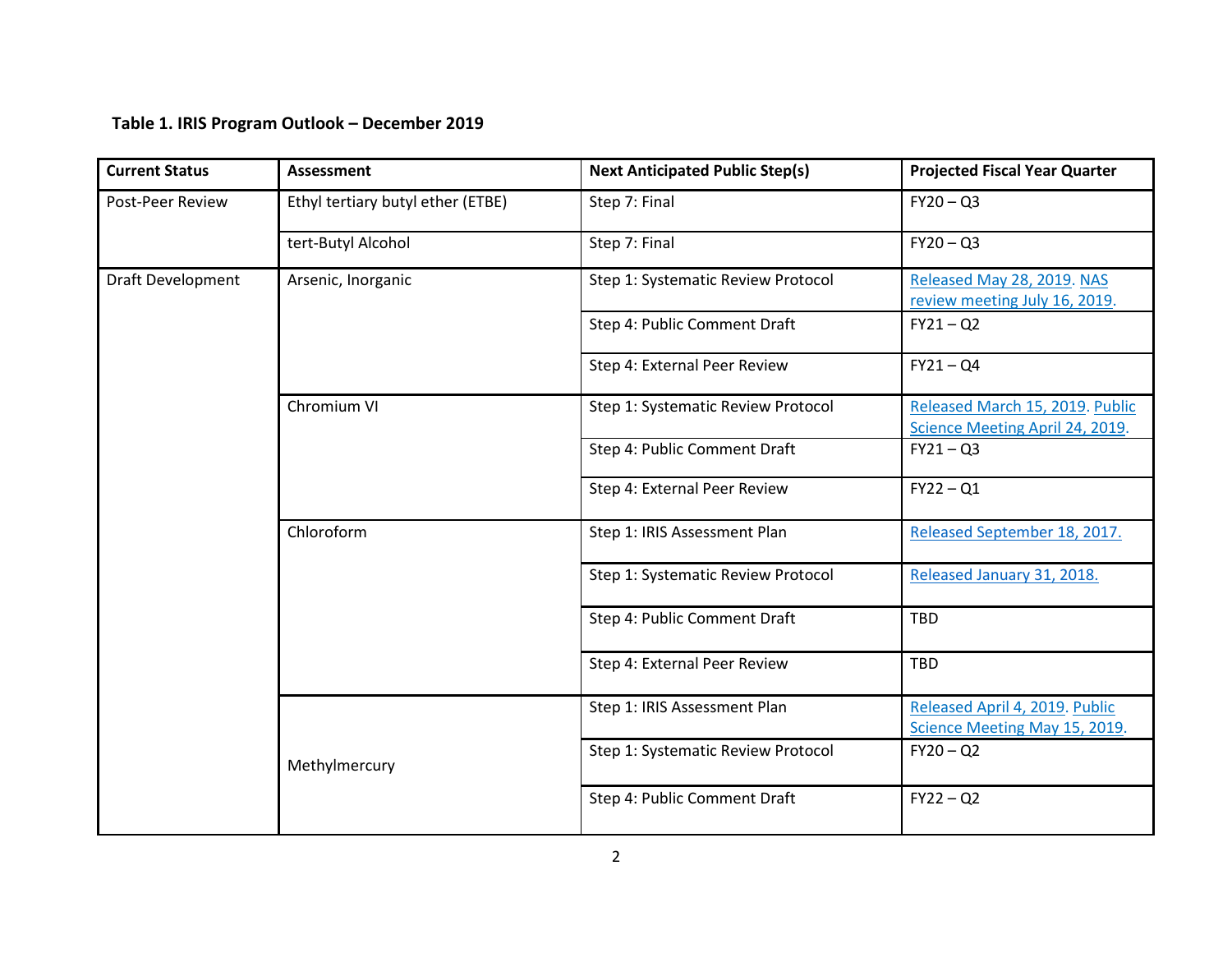| <b>Current Status</b>    | <b>Assessment</b>                                     | <b>Next Anticipated Public Step(s)</b>    | <b>Projected Fiscal Year Quarter</b> |
|--------------------------|-------------------------------------------------------|-------------------------------------------|--------------------------------------|
|                          |                                                       | Step 4: External Peer Review              | $FY22 - Q4$                          |
|                          | <b>Polychlorinated Biphenyls</b><br>(PCBs; noncancer) | Step 1: Systematic Review Protocol        | $FY20 - Q1$                          |
|                          |                                                       | Step 4: Public Comment Draft              | $FY22 - Q3$                          |
|                          |                                                       | Step 4: External Peer Review              | $FY22 - Q4$                          |
| <b>Draft Development</b> | Perfluorononanoate (PFNA) <sup>1</sup>                | Step 1: Systematic Review Protocol        | Released on November 8, 2019.        |
|                          |                                                       | Step 4: Public Comment Draft              | $FY21 - Q1$                          |
|                          |                                                       | Step 4: External Peer Review              | $FY21 - Q4$                          |
|                          | Perfluorobutyrate (PFBA) <sup>1</sup>                 | Step 1: Systematic Review Protocol        | Released on November 8, 2019.        |
|                          |                                                       | Step 4: Public Comment Draft              | $FY20 - QA$                          |
|                          |                                                       | Step 4: External Peer Review              | $FY21 - Q1$                          |
|                          | Perfluorohexanoic acid (PFHxA) <sup>1</sup>           | Step 1: Systematic Review Protocol        | Released on November 8, 2019.        |
|                          |                                                       | Step 4: Public Comment Draft              | $FY20 - QA$                          |
|                          |                                                       | Step 4: External Peer Review              | $FY21 - Q1$                          |
|                          | Perfluorohexane Sulfonic Acid (PFHxS) <sup>1</sup>    | Step 1: Systematic Review Protocol        | Released on November 8, 2019.        |
|                          |                                                       | Step 4: Public Comment Draft <sup>2</sup> | $FY21 - Q1$                          |
|                          |                                                       | Step 4: External Peer Review              | $FY21 - Q4$                          |